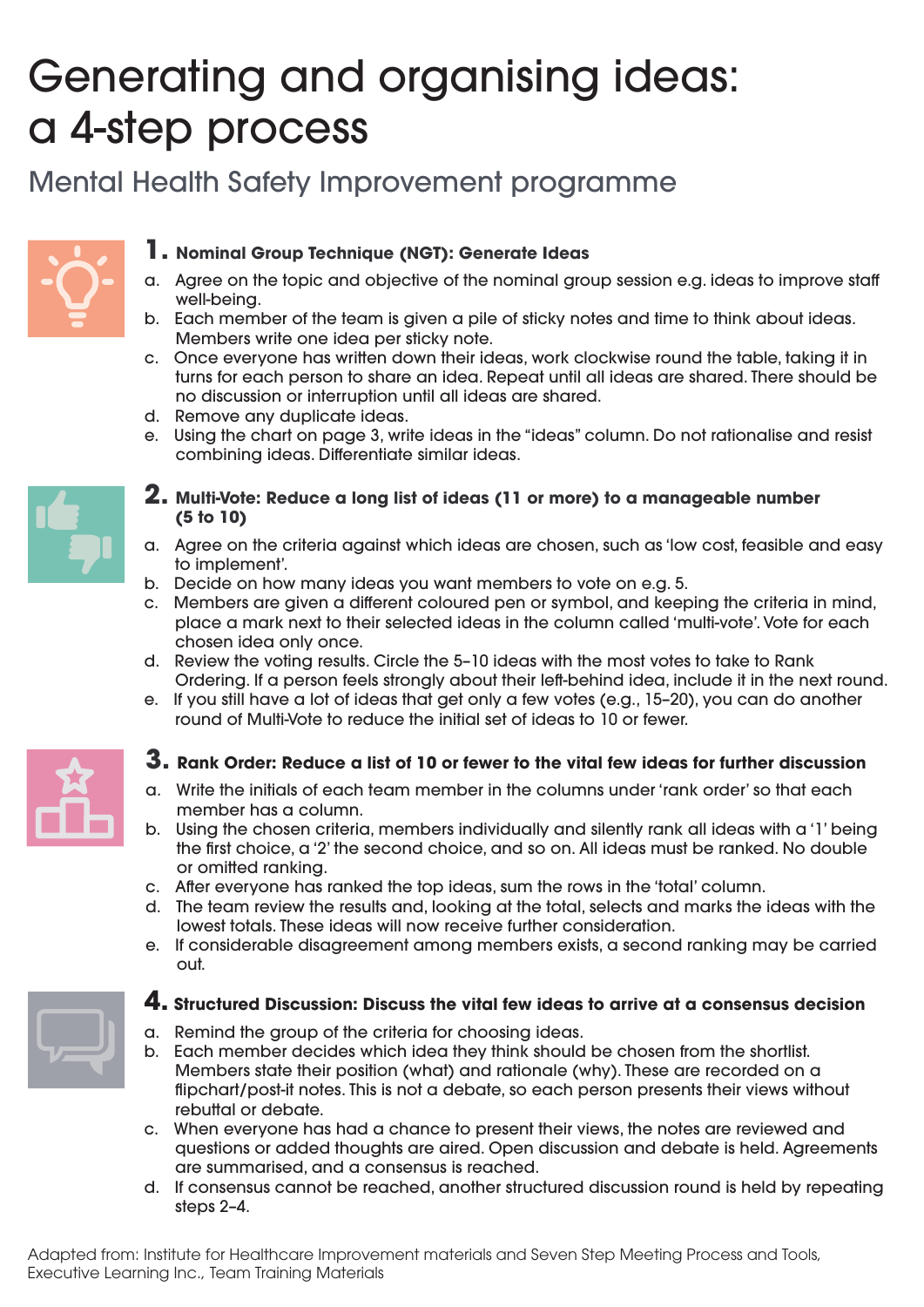| Multi<br>Vote                           | <b>Ideas</b> (to improve staff<br>well-being)                               | <b>Rank Order</b> |                |                          |                          |                |                |       |
|-----------------------------------------|-----------------------------------------------------------------------------|-------------------|----------------|--------------------------|--------------------------|----------------|----------------|-------|
|                                         |                                                                             |                   |                | ZL KP AO RC NE           |                          |                | <b>PJ</b>      | Total |
| ◆□                                      | More quiet spaces to work in                                                |                   |                |                          |                          |                |                |       |
| ◆□●                                     | Walking meetings                                                            | $\overline{4}$    | $\mathcal{S}$  | $\overline{4}$           | 3                        | $\overline{2}$ | 5              | 21    |
|                                         | Better understanding of career<br>progression/development<br>opportunities  |                   |                |                          |                          |                |                |       |
| $\bullet\spadesuit\bigcirc\blacksquare$ | Peer support for employees with<br>mental health difficulties               | $\overline{3}$    | $\overline{2}$ | $\overline{\phantom{a}}$ | $\overline{\phantom{a}}$ | 5              | $\overline{4}$ | 16    |
| $\overline{O}$                          | On-site counselling sessions<br>(drop-in)                                   |                   |                |                          |                          |                |                |       |
| <b>∻□○■</b>                             | Mental health awareness training<br>for all                                 | $\overline{2}$    | $\overline{1}$ | $\mathfrak{S}$           | $\overline{2}$           | $\overline{1}$ | 3              | 12    |
|                                         | <b>Team-led initiatives</b>                                                 |                   |                |                          |                          |                |                |       |
| ∻○                                      | Dedicated room for exercise or<br>games                                     |                   |                |                          |                          |                |                |       |
| $\bigcirc$                              | Regular review of job descriptions                                          |                   |                |                          |                          |                |                |       |
|                                         | In-house mental health support<br>(volunteer team)                          |                   |                |                          |                          |                |                |       |
| $\sim$ 4                                | Mental health first aid trainers                                            | $\mathbb{I}$      | $\overline{4}$ | $\overline{2}$           | 5                        | $\mathcal{S}$  | 1              | 16    |
| l I                                     | Practical guidance helping<br>colleagues with mental health<br>difficulties |                   |                |                          |                          |                |                |       |
| $\frac{1}{2}$                           | Wellbeing activity with SEC                                                 |                   |                |                          |                          |                |                |       |
|                                         | Monthly director's surgery                                                  |                   |                |                          |                          |                |                |       |
| ❖□●                                     | Wellness recovery action plans                                              | 5                 | 5              | 5                        | $\overline{4}$           | $\overline{4}$ | $\overline{2}$ | 25    |